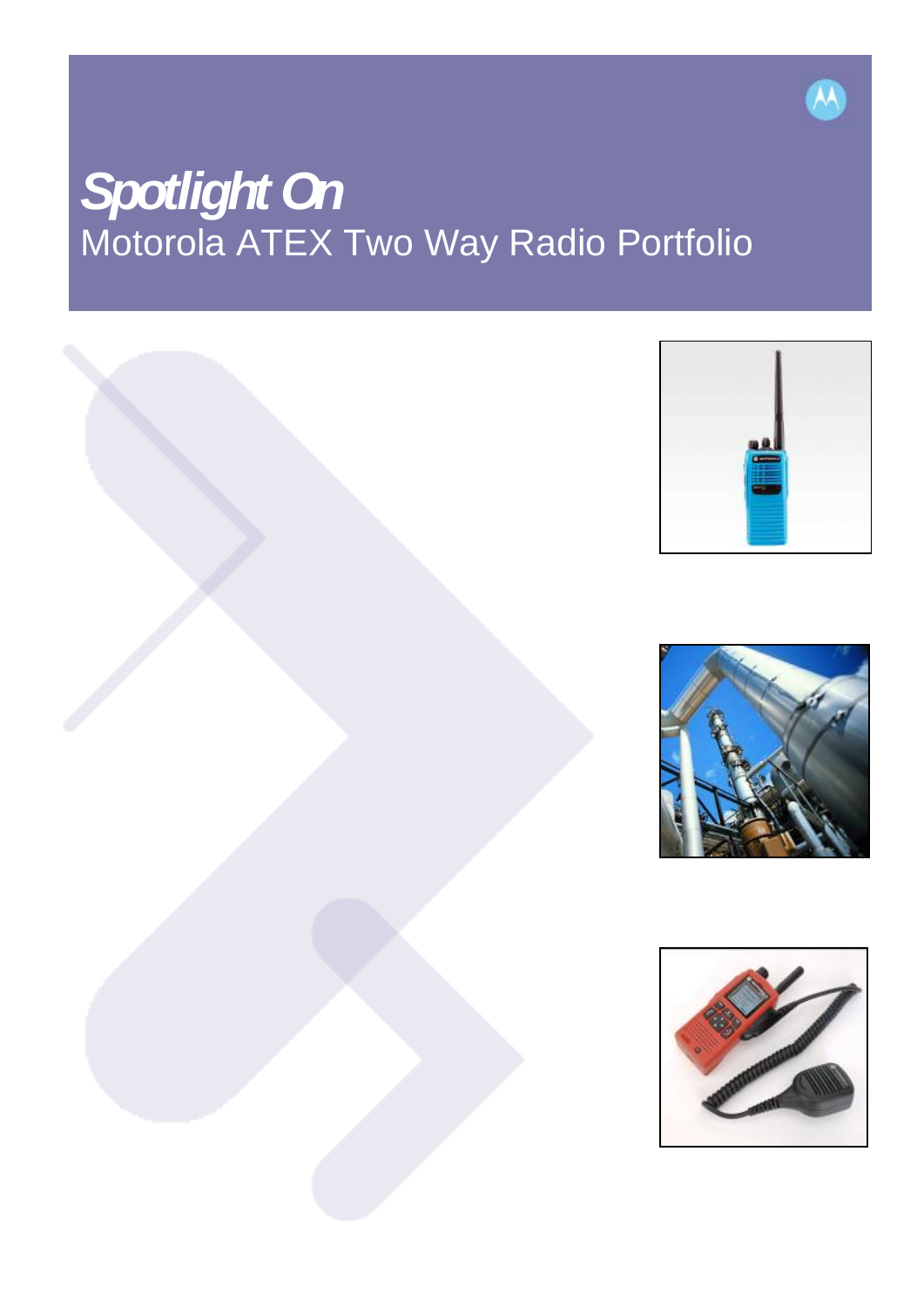

# **Contents Page**

| Objective                                                                                    | 3                   |
|----------------------------------------------------------------------------------------------|---------------------|
| <b>Intrinsically Safe Products</b><br>Declaration of Conformity weblinks for Motorola radios | 3<br>$\overline{4}$ |
| Radios In Hazardous Areas                                                                    | 4                   |
| <b>Examples of Explosive Hazards</b>                                                         | 5                   |
| <b>Risk Levels Classified by Zones</b>                                                       | 6                   |
| <b>Maximum Temperatures &amp; Gas Groups</b>                                                 |                     |
| <b>ATEX Certification for Motorola Radios</b>                                                | 7                   |
| Motorola ATEX Radios & Accessories<br><b>Professional Series ATEX</b><br><b>TETRA ATEX</b>   | 9<br>9<br>11        |
| Glossary                                                                                     | 14                  |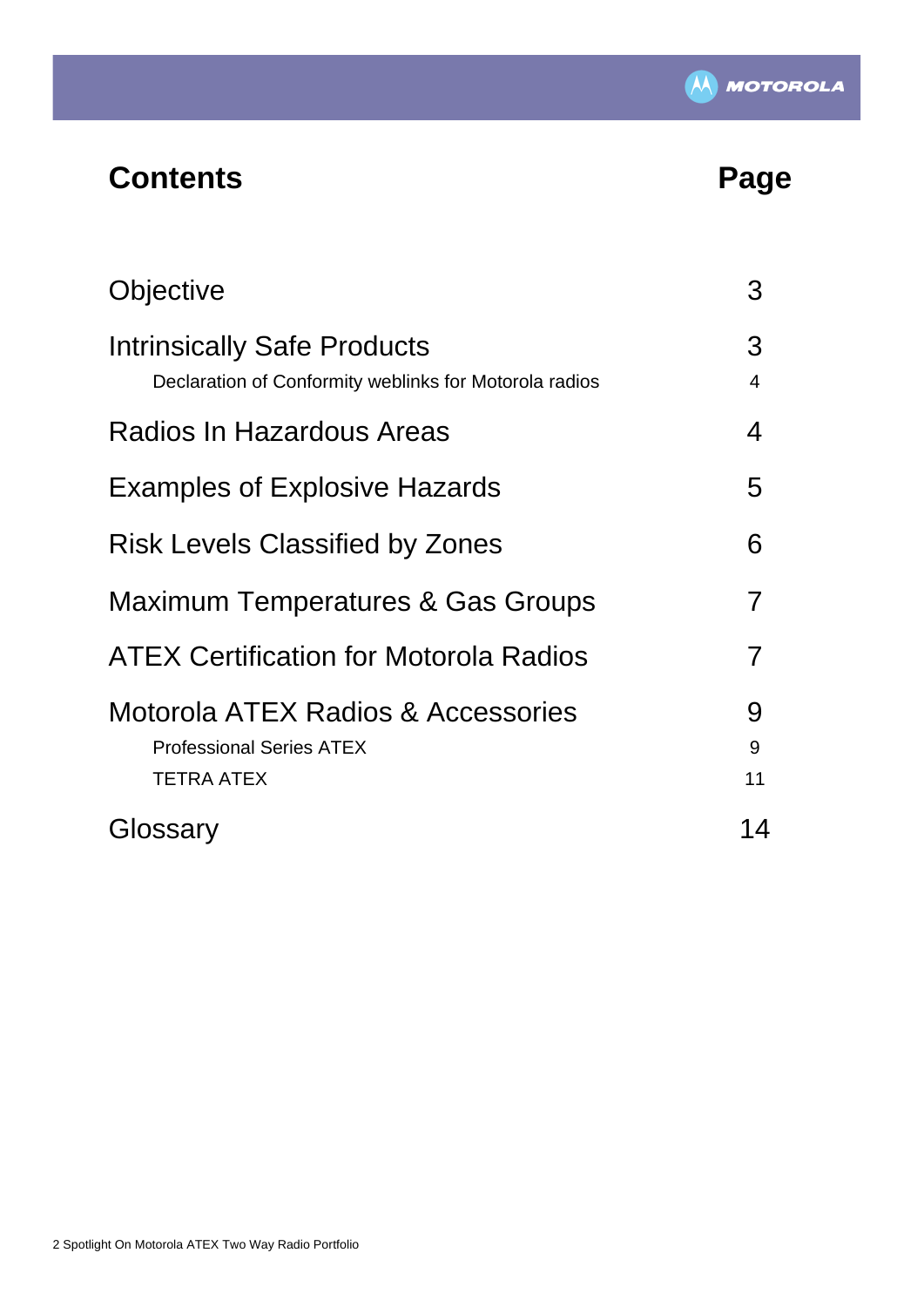

# **Objective of this Spotlight**

The aim of this document is to enhance your knowledge of Motorola's ATEX radio and associated accessory portfolio.

It will provide a source for the explanation of the ATEX rating associated with these products and be a reference document for on going use.

This document is not intended to explain the ATEX standard however in the Glossary various web links are available where further information regarding the standards can be found.<sup>\*</sup>

\*All information and web links are correct at the time of publication January 2010.

# **Intrinsically Safe Products**

Intrinsically Safe Products are those designed to be used in hazardous areas where there is a risk of causing hazards due to the presence of explosive gases and/or dusts.

There are three categories of Intrinsic Safety approvals:

- 1. ATEX Atmosphere Explosive. Certification to the ATEX directive 94/9/EC
- 2. IEC Ex International certification system for Ex products
- 3. FM IS approval by US based Factory Mutual certification body

Approved devices provide additional user safety protection when using communication and other equipment in these types of working conditions. This document will focus on Motorola products meeting the ATEX standard. ATEX is an abbreviation of **AT**mospheres **Ex**plosive, a Directive from the European Union. Use of these products is mandatory in the EU (European Union) and EFTA (European Free Trade Area) and came into force 1<sup>st</sup> July 2003.

Manufacturers submit their products to Notified Bodies which test and certify these products to the ATEX standard. Upon successful completion of tests, the manufacturer issues a Declaration of Conformity with reference to ATEX directives. The Notified Body then issues ATEX Certificates for the product. The Notified Body used by Motorola is *Dekra Exam GmbH.*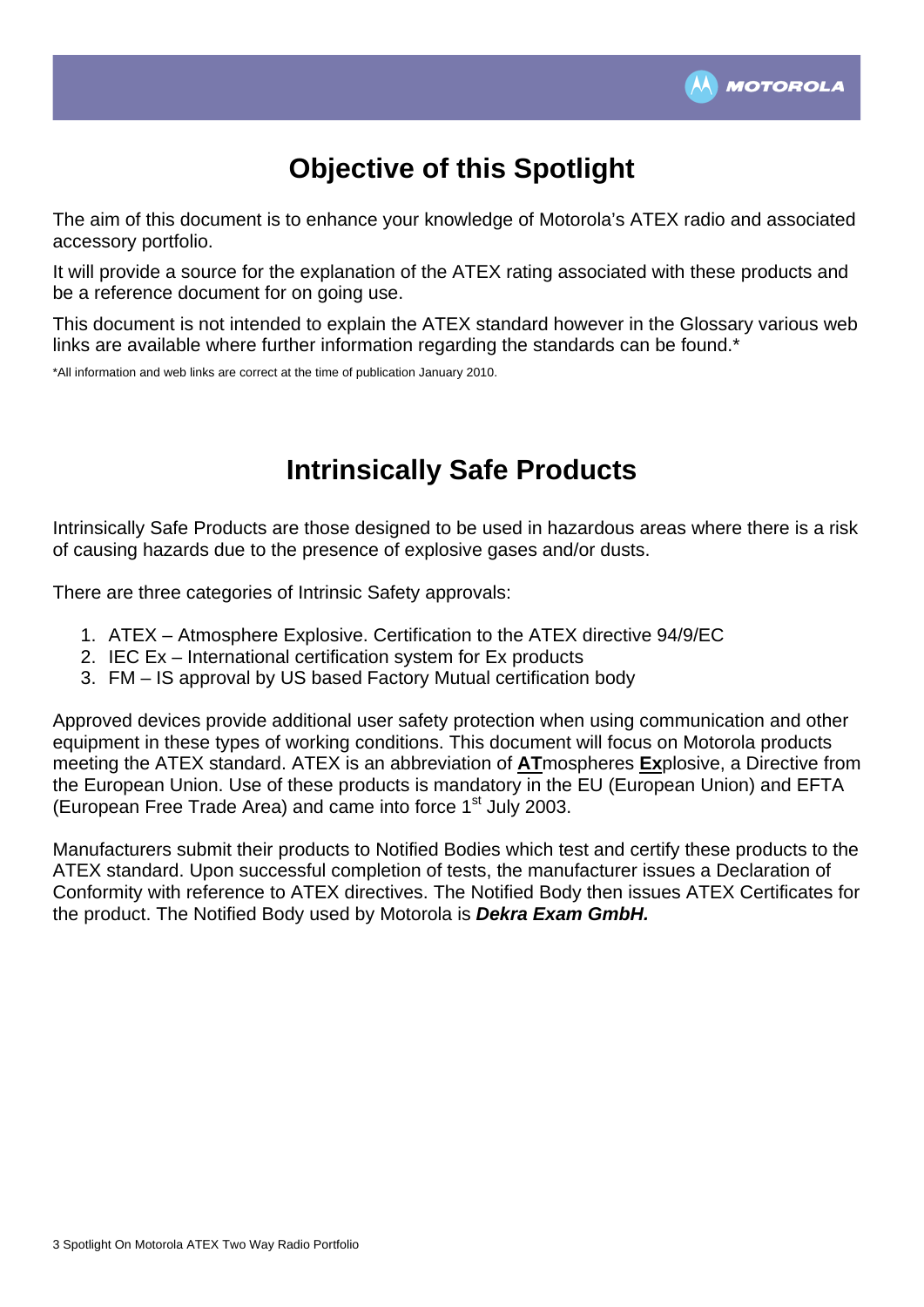

### **Declaration of Conformity weblinks for Motorola radios**

**MTP850 EX**<br>http://www.motorola.com/Business/XU-EN/Product+Lines/Dimetra+TETRA/MTP850EX\_XU-EN\_XN-EN\_XC-EN\_XM-[EN\\_XE-EN\\_PK-EN\\_XF-EN](http://www.motorola.com/Business/XU-EN/Product+Lines/Dimetra+TETRA/MTP850EX_XU-EN_XN-EN_XC-EN_XM-EN_XE-EN_PK-EN_XF-EN)

#### **MTP810 EX**

http://www.motorola.com/Business/XU-EN/Product+Lines/Dimetra+TETRA/MTP810Ex\_XU-EN\_PK-EN\_XF-EN

#### **GP340 ATEX Blue**

[http://www.motorola.com/Business/XU-EN/Business+Product+and+Services/Two-Way+Radios+-](http://www.motorola.com/Business/XU-EN/Business+Product+and+Services/Two-Way+Radios+-+Licensed/Portable+Radios/GP+Professional+Series/GP340+ATEX+-+Blue+version_XU-EN%252CPK-EN) [+Licensed/Portable+Radios/GP+Professional+Series/GP340+ATEX+-+Blue+version\\_XU-EN%252CPK-EN](http://www.motorola.com/Business/XU-EN/Business+Product+and+Services/Two-Way+Radios+-+Licensed/Portable+Radios/GP+Professional+Series/GP340+ATEX+-+Blue+version_XU-EN%252CPK-EN)

#### **GP380 ATEX Blue**

[http://www.motorola.com/Business/XU-EN/Business+Product+and+Services/Two-Way+Radios+-](http://www.motorola.com/Business/XU-EN/Business+Product+and+Services/Two-Way+Radios+-+Licensed/Portable+Radios/GP+Professional+Series/GP380+ATEX+-+Blue+Version_XU-EN) [+Licensed/Portable+Radios/GP+Professional+Series/GP380+ATEX+-+Blue+Version\\_XU-EN](http://www.motorola.com/Business/XU-EN/Business+Product+and+Services/Two-Way+Radios+-+Licensed/Portable+Radios/GP+Professional+Series/GP380+ATEX+-+Blue+Version_XU-EN)

#### **GP580 ATEX Blue**

[http://www.motorola.com/Business/XU-EN/Business+Product+and+Services/Two-Way+Radios+-](http://www.motorola.com/Business/XU-EN/Business+Product+and+Services/Two-Way+Radios+-+Licensed/Portable+Radios/GP+Professional+Series/GP580+ATEX+-+Blue+Version_XU-EN%252CPK-EN) [+Licensed/Portable+Radios/GP+Professional+Series/GP580+ATEX+-+Blue+Version\\_XU-EN%252CPK-EN](http://www.motorola.com/Business/XU-EN/Business+Product+and+Services/Two-Way+Radios+-+Licensed/Portable+Radios/GP+Professional+Series/GP580+ATEX+-+Blue+Version_XU-EN%252CPK-EN)

#### **GP680 ATEX Blue**

[http://www.motorola.com/Business/XU-EN/Business+Product+and+Services/Two-Way+Radios+-](http://www.motorola.com/Business/XU-EN/Business+Product+and+Services/Two-Way+Radios+-+Licensed/Portable+Radios/GP+Professional+Series/GP680+ATEX+-+Blue+Version_XU-EN) [+Licensed/Portable+Radios/GP+Professional+Series/GP680+ATEX+-+Blue+Version\\_XU-EN](http://www.motorola.com/Business/XU-EN/Business+Product+and+Services/Two-Way+Radios+-+Licensed/Portable+Radios/GP+Professional+Series/GP680+ATEX+-+Blue+Version_XU-EN)

## **Radios in Hazardous Areas**

Two way radios can be a risk in Hazardous areas for reasons listed below. Our ATEX approved radios are specifically designed to minimize the risk.

- o When a radio transmits, it emits electromagnetic energy. If the energy level is too high it can cause explosive gases present in the environment to ignite
- o Sparking. If a radio is disconnected from its battery, or accessories from the accessory socket, sparks could occur which could cause an explosion. The stored energy in the radios (capacitors or inductors) can result in a spark when failures occur.
- o High Temperatures. Failures in the radios or on the connected devices can cause components or surfaces of the enclosures to heat up to a level that could cause a dust or gas explosion.

A global survey conducted by Motorola's Sales teams showed that the top three concerns of users of Intrinsically Safe products are:

- 1. Equipment is environmentally safe, in other words reliable, robust and ATEX approved
- 2. Audio features loudness, crystal clear sound and tone
- 3. Equipment handling and operation is easy while wearing gloves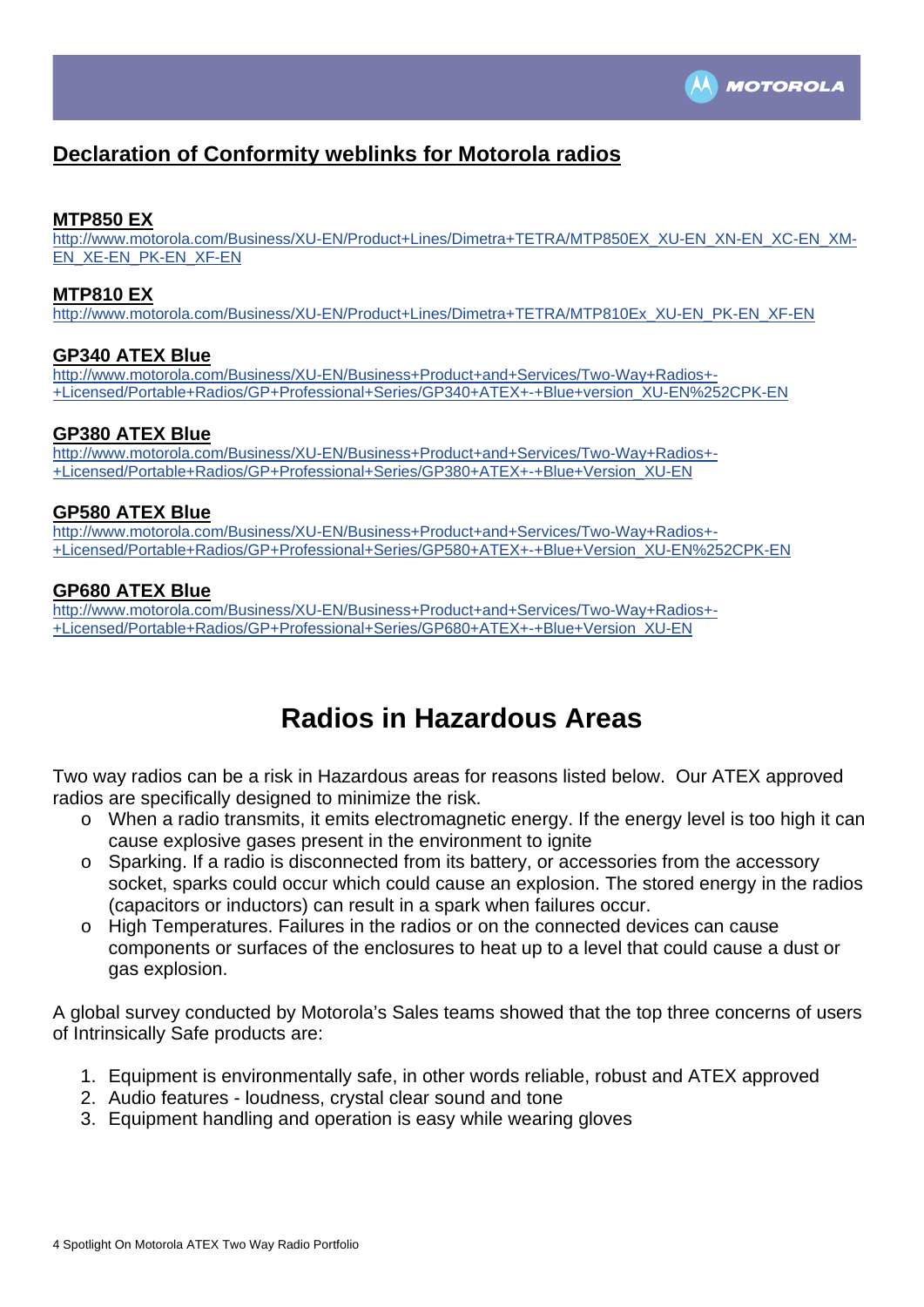

# **Examples of Explosive Hazards**

| <b>Industry</b>                                                           | <b>Explosive Hazard</b>                                                                                                                                                                                                                                  |
|---------------------------------------------------------------------------|----------------------------------------------------------------------------------------------------------------------------------------------------------------------------------------------------------------------------------------------------------|
| <b>Chemical Industry</b>                                                  | Flammable gases, liquids and solids are converted and<br>processed in many different processes in the chemical<br>industry, which may give rise to explosive mixtures.                                                                                   |
| Gas Pipelines and<br><b>Distribution Centres</b>                          | Explosive gas/air mixtures may be formed when natural gas is<br>released, for example by leakage.                                                                                                                                                        |
| <b>Power Generating</b><br>Companies                                      | Lump coal, which is not explosive in mixture with air, may be<br>converted in the conveying, grinding and drying processes<br>into coal dust capable of forming explosive dust/air mixtures.                                                             |
| Sewerage<br><b>Treatment Plants</b>                                       | When waste waters are treated in purification plants, the<br>gases generated may form explosive gas/air mixtures.                                                                                                                                        |
| Landfill Tips and<br><b>Civil Engineering</b>                             | Flammable gases may arise in landfill sites. Elaborate<br>technical arrangements are needed to avoid uncontrolled gas<br>emission and possible ignition. Flammable gases from various<br>sources may collect in poorly ventilated tunnels, cellars, etc. |
| Wood-working<br>Industry                                                  | Wood-working gives rise to wood dusts. These can form<br>explosive dust/air mixtures, e.g. in filters or silos.                                                                                                                                          |
| Paint-spraying<br>Operations                                              | The overspray generated in paint spray bays and the solvent<br>vapours released may give rise to explosive atmospheres<br>when mixed with air.                                                                                                           |
| Agriculture                                                               | Biogas production plants are operated on some farms.<br>Explosive biogas/air mixtures may arise if the gas is released,<br>e.g. by leakage.                                                                                                              |
| Metal-working<br>Operations                                               | When shaped parts are manufactured from metals, explosive<br>metal dusts may be produced during grinding - this particularly<br>applies to light metals. These metal dusts may give rise to an<br>explosion hazard in dust collectors.                   |
| Food and<br><b>Feedstuffs Industry</b>                                    | Explosive dusts may arise during transportation, storage and<br>processing of grain, sugar, etc. If they are exhausted and<br>collected by filtering, explosive atmospheres may arise.                                                                   |
| Pharmaceutical<br><b>Industry</b>                                         | Alcohols are often used as solvents in the production of<br>pharmaceuticals. Agents and auxiliary materials that give rise<br>to dust explosions, such as lactose, may also be used.                                                                     |
| Oil Refineries, Rigs,<br><b>Processing Plants</b><br>and Filling Stations | The hydrocarbons handled in refineries are all flammable and<br>may give rise to explosive atmospheres even at ambient<br>temperature. The area around oil processing plant is generally<br>regarded as a place where explosive atmospheres may occur.   |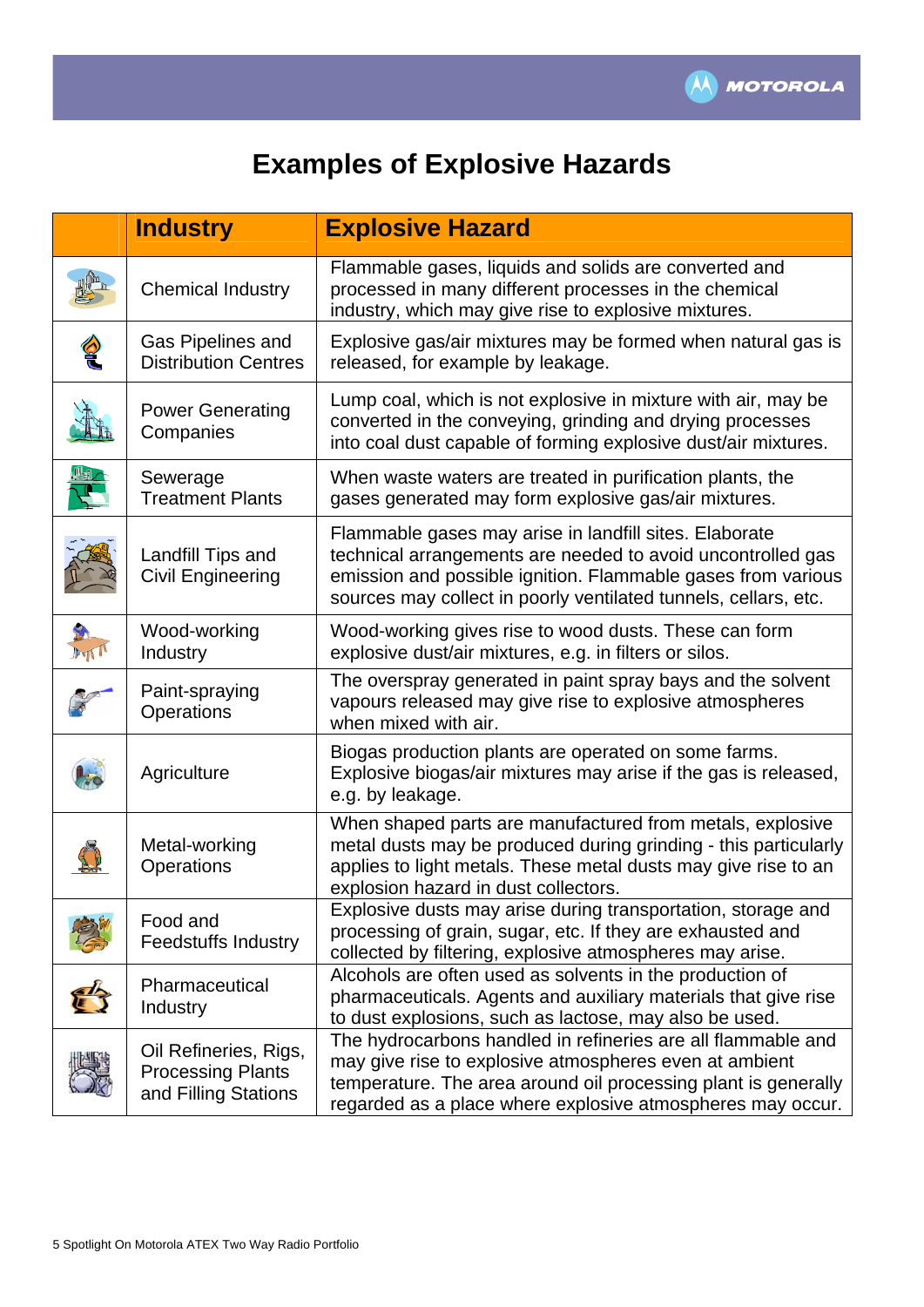

# **Risk Levels Classified by Zones**

#### *IMPORTANT* **-You will not be asked to define this zone classification for a Hazardous Area. This is the role of the site operator. Therefore the information is provided only as background information for your greater understanding.**

The risk level is assessed and organised by two primary factors;

- (i) The amount of time a hazardous substance is present i.e. continuously, frequently or occasionally.
- (ii) The type of hazard i.e. Gas, Dust, Mining

Part of the equipment rating will include one or more Device Category designators.

All the Risk Levels assume that the hazard is present during normal operations

| <b>Area Classification</b>       |                                  | <b>Zone Criteria</b>                                                                                         |  |
|----------------------------------|----------------------------------|--------------------------------------------------------------------------------------------------------------|--|
| <b>Explosive</b><br><b>Gases</b> | <b>Explosive</b><br><b>Dusts</b> | (Durations in the table are typical)                                                                         |  |
| Zone $0$                         | Zone 20                          | Present continuously or for long periods (>1000 hours per<br>annum)                                          |  |
| Zone 1                           | Zone 21                          | Likely to occur in normal operation occasionally (>10 hours<br>and <1000 hours per annum)                    |  |
| Zone 2                           | Zone 22                          | Unlikely to occur in normal operation, if it does it will only<br>be for short periods (<10 hours per annum) |  |

Hazardous areas are classified into zones on the basis of the frequency and duration of the occurrence of an explosive atmosphere.

For more detailed classification refer to DEKRA EXAM GmbH.

Hazardous environment has to be classified stating zone, i.e. gas or dust according to explosive substance as above. If determined by inspection that there is no explosive substance then the area is non-classified.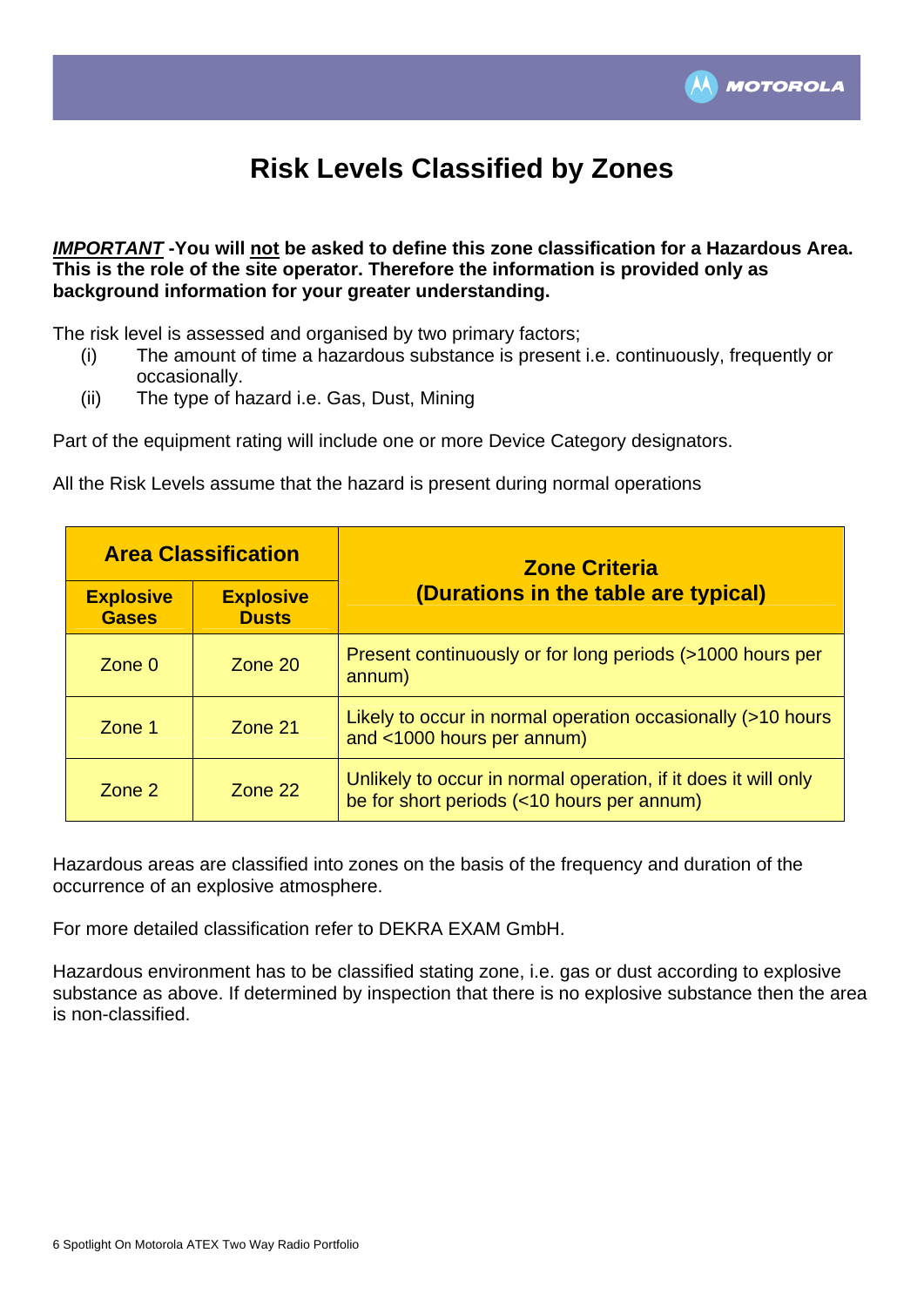

|                           | T1: 450°C            | T2: 300°C                                    | T3: 200°C                   | T4: 135°C                | T5: 100°C | T6: 85°C             |
|---------------------------|----------------------|----------------------------------------------|-----------------------------|--------------------------|-----------|----------------------|
|                           | Methane              |                                              |                             |                          |           |                      |
|                           | Acetone              | Ethyl alcohol                                | <b>Benzine</b>              | Acetaldehyde             |           |                      |
|                           | <b>Ethane</b>        | I-amyl acetate                               | <b>Diesel fuel</b>          | <b>Ethyl ether</b>       |           |                      |
|                           | <b>Ethyl acetate</b> | n-butane                                     | <b>Aircraft fuel</b>        |                          |           |                      |
|                           | Ammonia              | n-butyl alcohol                              | <b>Heating Oil</b>          |                          |           |                      |
|                           | Benzene-pure         |                                              | n-Hexane                    |                          |           |                      |
|                           | <b>Ethanoic Acid</b> |                                              |                             |                          |           |                      |
|                           | Carbon               |                                              |                             |                          |           |                      |
|                           | <b>Monoxide</b>      | <b>GP340Ex, GP380Ex,</b><br>GP580Ex, GP680Ex |                             |                          |           |                      |
|                           | <b>Methanol</b>      |                                              |                             |                          |           |                      |
|                           | Propane              |                                              | <b>MTP850 Ex, MTP810 Ex</b> |                          |           |                      |
|                           | <b>Toluene</b>       |                                              |                             |                          |           |                      |
| IIB                       | <b>Coal Gas</b>      | <b>Ethylene</b>                              |                             | <b>GP340Ex, GP380Ex,</b> |           |                      |
|                           | (Lighting Gas)       |                                              |                             | <b>GP580Ex, GP680Ex,</b> |           |                      |
| $\overline{\mathsf{IIC}}$ | <b>Hydrogen</b>      | <b>Acetylene</b>                             |                             | <b>MTP850 Ex</b>         |           | Carbon<br>disulphide |

# **Maximum Temperatures & Gas Groups**

**Motorola ATEX radios (including MTP850 Ex and Professional Series ATEX radios) have the highest IIC rating, and are also rated T4 which covers all gasses except methane and sulphide.** 

For more information on explosive gasses, refer to DEKRA EXAM GmbH.

## **ATEX Certification for Motorola Radios**

| <b>Professional Series ATEX</b>                | <b>MTP850 Ex</b>                     | <b>MTP810 EX</b>           |
|------------------------------------------------|--------------------------------------|----------------------------|
| <b>BVS 07 ATEX E 095 X</b>                     | <b>BVS 08 ATEX E 143 X</b>           | <b>BVS 08 ATEX E 153 X</b> |
| 12 G Ex ib IIC T4                              | II 2G Ex ib IIC T4                   | II 2G Ex ib IIA T3         |
| (Gas Rating)                                   | (Gas Rating)                         | (Gas Rating)               |
| II 2 D Ex tD A21 IP6x ib D21 T110 $^{\circ}$ C | II 2D Ex ibD 21 IP6x $T90^{\circ}$ C | II 3D Ex ibD 22 IP6x T90°C |
| (Dust Rating)                                  | (Dust Rating)                        | (Dust Rating)              |
| IM <sub>2</sub> Ex ib I<br>(Mining Rating)     |                                      |                            |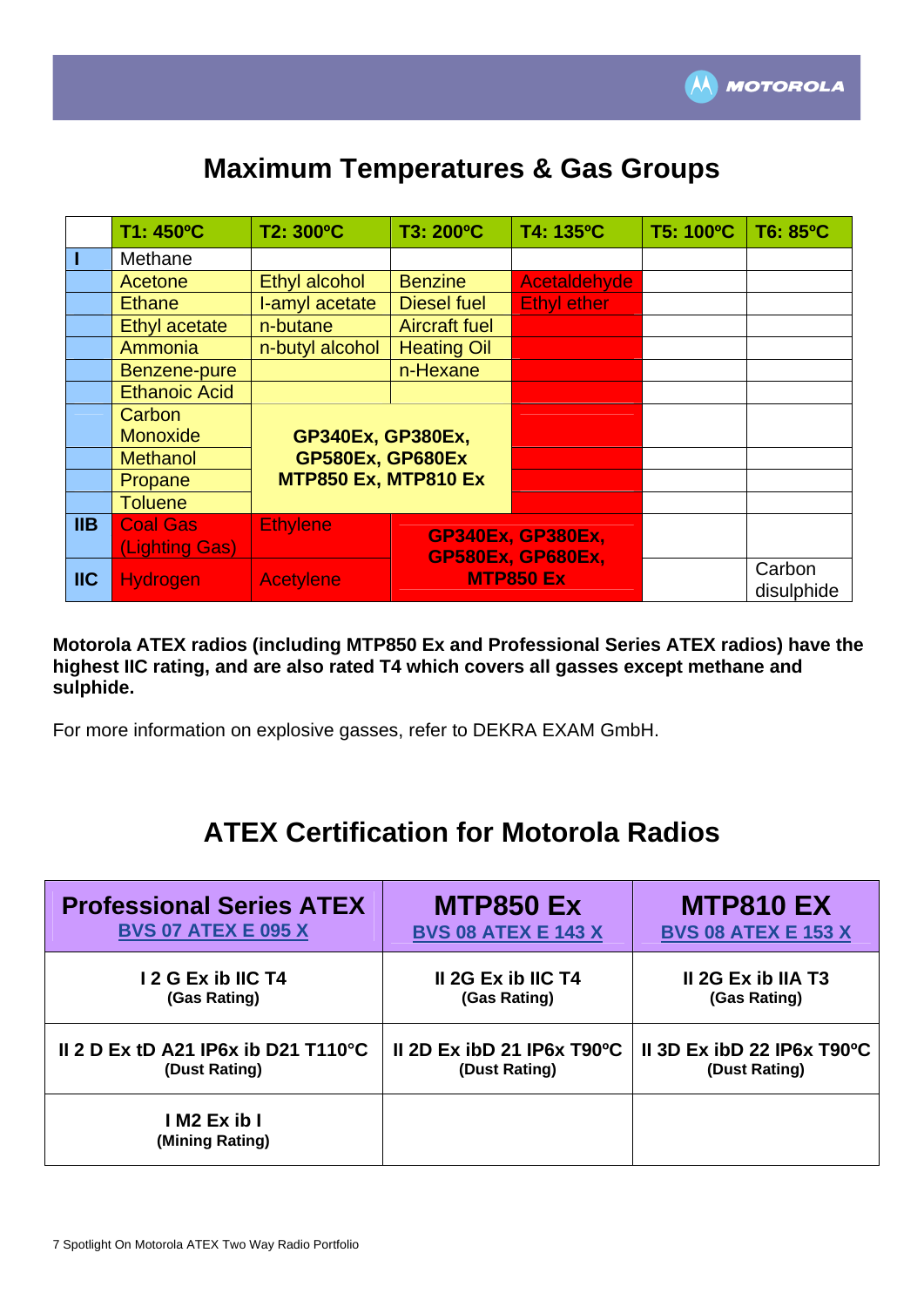

#### **Explanation of Gas Rating: II 2 G Ex ib IIC T4**

- II Group ll other environments (chemical industry, refineries, etc)
- 2 G Category 2 equipment Gas
- Ex Explosion-proof equipment
- ib Type of intrinsic safety protection (ib "limitation of energy" Zone 1 & 2)
- IIC Protection in the most explosive gas environment (incl. hydrogen)
- T4 Device surface temperature will not exceed 135°C

#### **Explanation of Dust Rating: II 2 D Ex tD A21 IP6x ib D21 T110°C**

- II Group ll other environments (chemical industry, refineries, etc)
- 2 D Category 2 equipment Dust
- Ex Explosion-proof equipment
- tD Dust protection by enclosure
- A21 Enclosure certified for Dust Zone 21 by IP rating
- IP6x IP Protection level for Dust
- ib Type of intrinsic safety protection (ib "limitation of energy" Zone 1 & 2)-max rf power < 2W
- D<sub>21</sub> Dust Zone 21
- T110°C Maximum temperature of device surface

#### **Explanation of Mining Rating: I M2 Ex ib I**

- I Group l Mining
- M2 Category 2 equipment Mining; equipment is intended to be de-energized in the event of an explosive atmosphere. The means of protection relating to equipment in this category assure the requisite level of protection during normal operation and also in the case of more severe operating conditions, in particular those arising from rough handling and changing environmental conditions
- Ex Explosion-proof equipment certified to European ATEX Directive
- ib Type of intrinsic safety protection (ib "limitation of energy" Zone 1 & 2)-max rf power < 2W
- I Explosion group I methane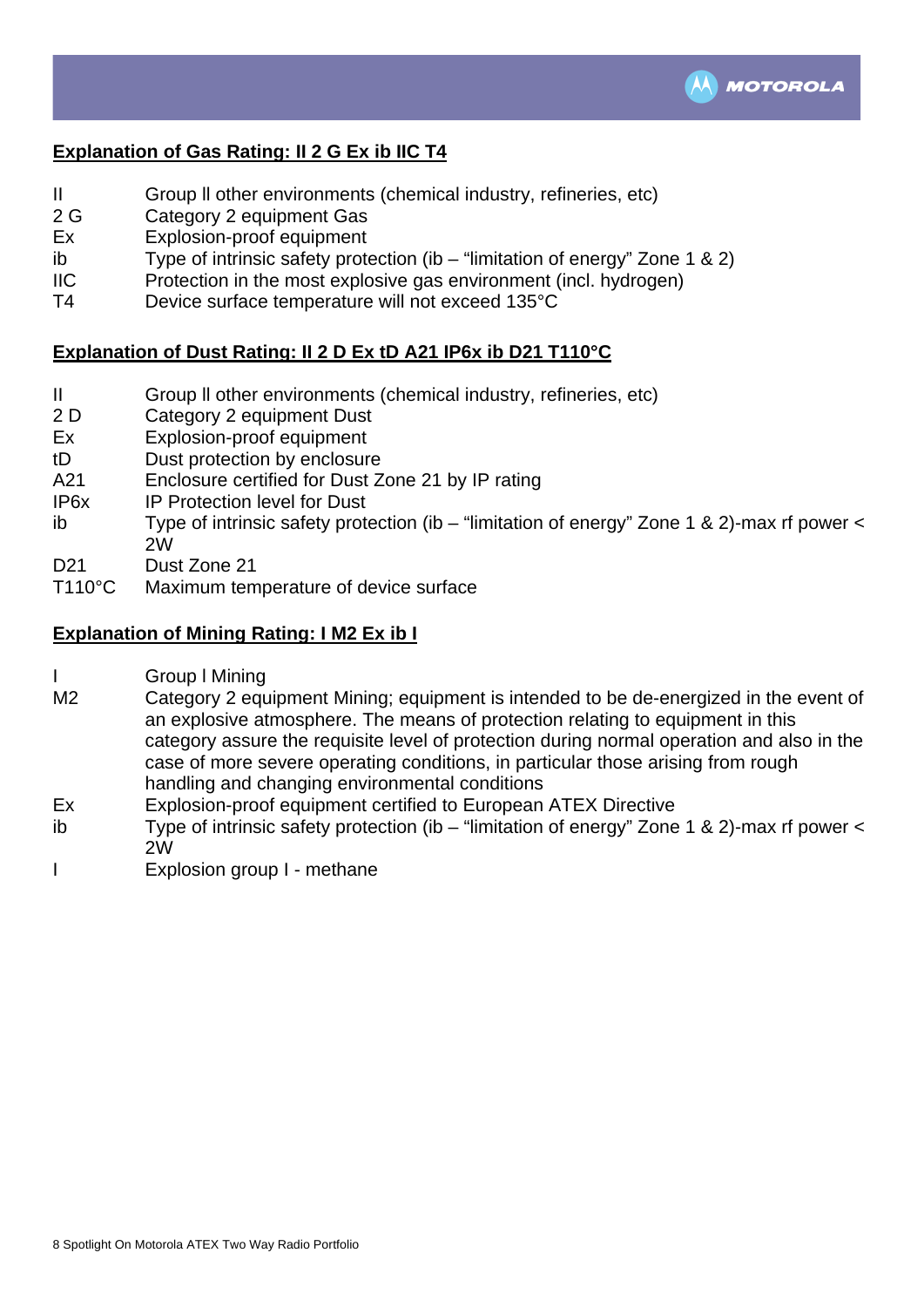

# **Motorola ATEX Radios Overview**

| <b>Motorola Professional Series</b><br><b>Radios</b> | <b>Motorola Tetra Radios</b>                     |
|------------------------------------------------------|--------------------------------------------------|
| ATEX and IEC Ex Certified                            | ATEX and IEC Ex Certified                        |
| IP64 enclosure sealing                               | IP64 enclosure sealing                           |
| MIL Spec 810F                                        | MIL Spec 810F                                    |
| Unique Motorola Accelerated Life Testing<br>(ALT)    | Unique Motorola Accelerated Life Testing<br>(ALT |
| Dedicated emergency button                           | Dedicated emergency button                       |
| <b>Emergency call functionality</b>                  | <b>Emergency call functionality</b>              |
| 5-one and trunked versions available                 | ETS 300 019 1-7 class 7.3E                       |
| Man Down Option Board                                | GPS and Man Down built in                        |
| Lone worker operation                                | WAP enabled (MSPD)                               |
| <b>Distinctive Blue Colour</b>                       | <b>Bright Red Colour</b>                         |

#### **Professional Series ATEX Models**

#### *Blue ATEX Radios*

GP340 ATEX 5 Tone GP380 ATEX 5 Tone GP680 ATEX MPT1327 GP580 ATEX Smart Zone



[http://www.motorola.com/Business/XU-EN/Business+Product+and+Services/Two-Way+Radios+-](http://www.motorola.com/Business/XU-EN/Business+Product+and+Services/Two-Way+Radios+-+Licensed/Portable+Radios/GP+Professional+Series?pMotFeatures=41168) [+Licensed/Portable+Radios/GP+Professional+Series?pMotFeatures=41168](http://www.motorola.com/Business/XU-EN/Business+Product+and+Services/Two-Way+Radios+-+Licensed/Portable+Radios/GP+Professional+Series?pMotFeatures=41168)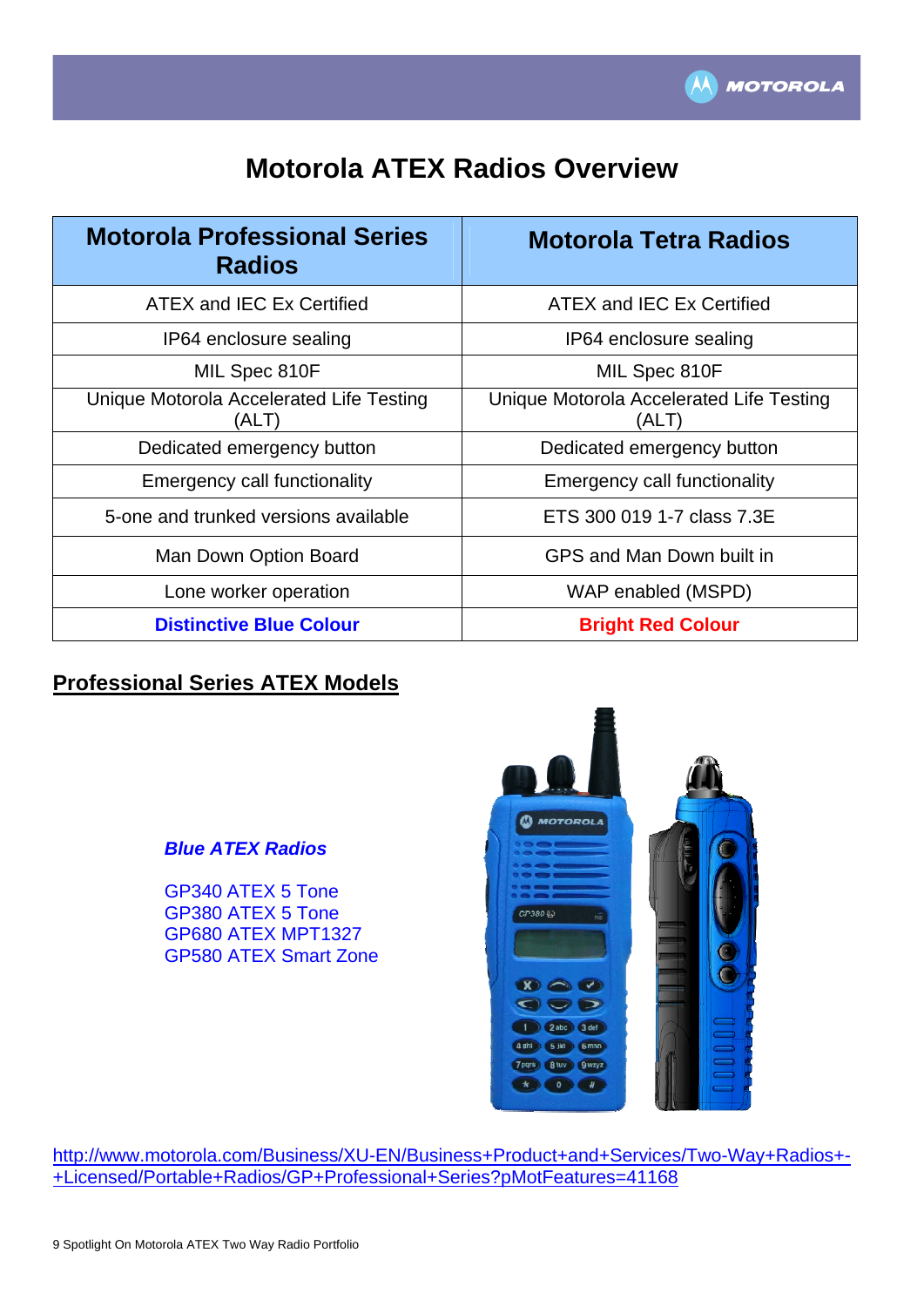

### **Professional Series ATEX Accessories**

Part Number Description

#### **Batteries**

NNTN5510DR Battery Li-Ion 1480mAH ultra high capacity ATEX

This battery will be available in Q1 2010 for black and blue models and will replace existing batteries NNTN5510BR, NNTN5510CR and NNTN7174AR

#### **Chargers**

| WPLN4189A        | Impres multi unit charger, 230V Euro Power Cord                          |
|------------------|--------------------------------------------------------------------------|
| WPLN4188A        | Impres multi unit charger, 230V UK Power Cord                            |
| <b>WPLN4205A</b> | Impres multi unit charger, 120V US Power Cord (not CE compliant)         |
| WPLN4194A        | Impres display multi unit charger, 230V Euro Power Cord                  |
| <b>WPLN4193A</b> | Impres display multi unit charger, 230V UK Power Cord                    |
| WPLN4204A        | Impres display multi unit charger, 120V US Power Cord (not CE compliant) |
| MDHTN3001C       | Rapid single unit charger, 230V Euro Power Cord                          |
| MDHTN3002C       | Rapid single unit charger, 230V UK Power Cord                            |
| MDHTN3000C       | Rapid single unit charger, 120V US Power Cord (not CE compliant)         |
| WPLN4184A        | Impres single unit charger, 230V Euro Power Cord                         |
| <b>WPLN4183A</b> | Impres single unit charger, 230V UK Power Cord                           |
| <b>WPLN4206A</b> | Impres single unit charger, 120V US Power Cord (not CE compliant)        |
| MDRLN4883        | Travel charger with VPA adapter and coiled cable                         |
|                  |                                                                          |

#### **Carry Cases**

| <b>GMLN1112B</b> | Soft leather case for keypad models (GP380EX, GP580EX, GP680EX) |
|------------------|-----------------------------------------------------------------|
| <b>GMLN1113B</b> | Soft leather case for GP340 EX                                  |
| <b>GMLN1110B</b> | Heavy Duty leather case for GP380EX, GP580EX, GP680EX           |
| <b>GMLN1111B</b> | Heavy Duty leather case for GP340 EX                            |
| <b>PMLN5134A</b> | <b>ATEX Belt Clip (Plastic)</b>                                 |
| <b>NTN5243A</b>  | Carry Case Shoulder Strap (Nylon)                               |
| <b>HLN9985B</b>  | <b>Waterproof Bag (Plastic)</b>                                 |
| MDHLN6602A       | <b>ATEX Universal Chest Pack (Nylon)</b>                        |
| MDRLN4815A       | ATEX GP Radio Pack (Nylon)                                      |

#### **Headsets**

| <b>PMLN5151A</b> | <b>ATEX Over-the-head Heavyduty Headset</b>   |
|------------------|-----------------------------------------------|
| <b>PMLN5152A</b> | <b>ATEX Behind-the-head Heavyduty Headset</b> |
| <b>PMLN5153A</b> | ATEX Over-the-head Lightweight Headset        |
| <b>PMLN5154A</b> | ATEX Behind-the-head Lightweight Headset      |
| <b>PMMN4055A</b> | ATEX Throat Microphone w/80mm PTT             |
| <b>PMMN4056A</b> | ATEX Skull Microphone w/80mm PTT              |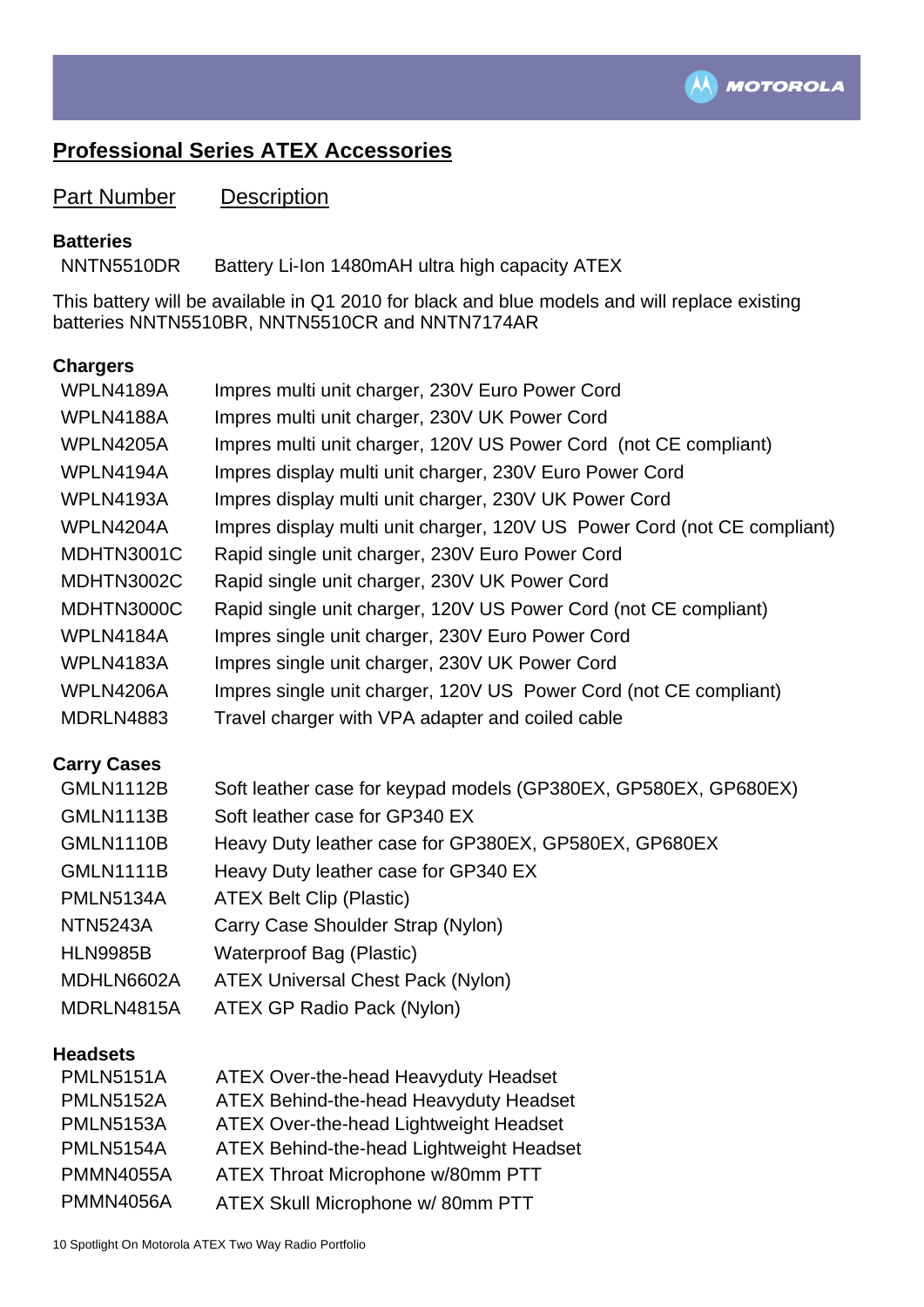

#### **Audio RSM**

GMMN1111A ATEX GP Remote Speaker Microphone for Black and Blue Models PMMN4058A ATEX Remote Speaker Microphone for Blue Models

#### **Antennas**

| <b>NAE6483AR</b> | Antenna UHF 403-520MHz Whip |
|------------------|-----------------------------|
| <b>NAE6522AR</b> | Antenna UHF 438-470MHz      |
| <b>PMAD4012A</b> | Antenna VHF 136-155MHz      |
| PMAD4013A        | Antenna VHF 155-174MHz      |
| PMAD4014A        | Antenna VHF 136-155MHz      |
| <b>PMAD4015A</b> | Antenna VHF 155-174MHz Whip |
| <b>PMAD4023A</b> | Antenna VHF 150-161MHz      |
| <b>PMAD4025A</b> | Antenna VHF 150-161MHz      |
| PMAD4042A        | Antenna VHF 136-155MHz      |
| PMAD4049A        | Antenna VHF 146-174MHz      |
| PMAE4002A        | Antenna UHF 403-433MHz      |
| <b>PMAE4003A</b> | Antenna UHF 430-470MHz      |
| PMAE4016A        | Antenna UHF 403-520MHz Whip |

#### **Miscellaneous**

| GMDN0386A       | Sew on Dock                          |
|-----------------|--------------------------------------|
| GMDN0497A       | <b>Belt Loop Dock</b>                |
| GMDN0445AC      | Belt Loop with Screw on Dock         |
| GMDN0566AC      | Leather Belt Loop with Screw on Dock |
| GMDN0547A       | Dock for Uniform Tag                 |
| <b>WALN4307</b> | <b>Screw on Dock</b>                 |

#### **Tetra ATEX Models**

MTP850 Ex – red model MTP810 Ex - black model



<http://www.motorola.com/tetra/mtp850ex/>

[http://www.motorola.com/Business/XU-](http://www.motorola.com/Business/XU-EN/Product+Lines/Dimetra+TETRA/TETRA+Terminals/TETRA+Hand+Portables)[EN/Product+Lines/Dimetra+TETRA/TETRA+Terminals/TETRA+Hand+Portables](http://www.motorola.com/Business/XU-EN/Product+Lines/Dimetra+TETRA/TETRA+Terminals/TETRA+Hand+Portables)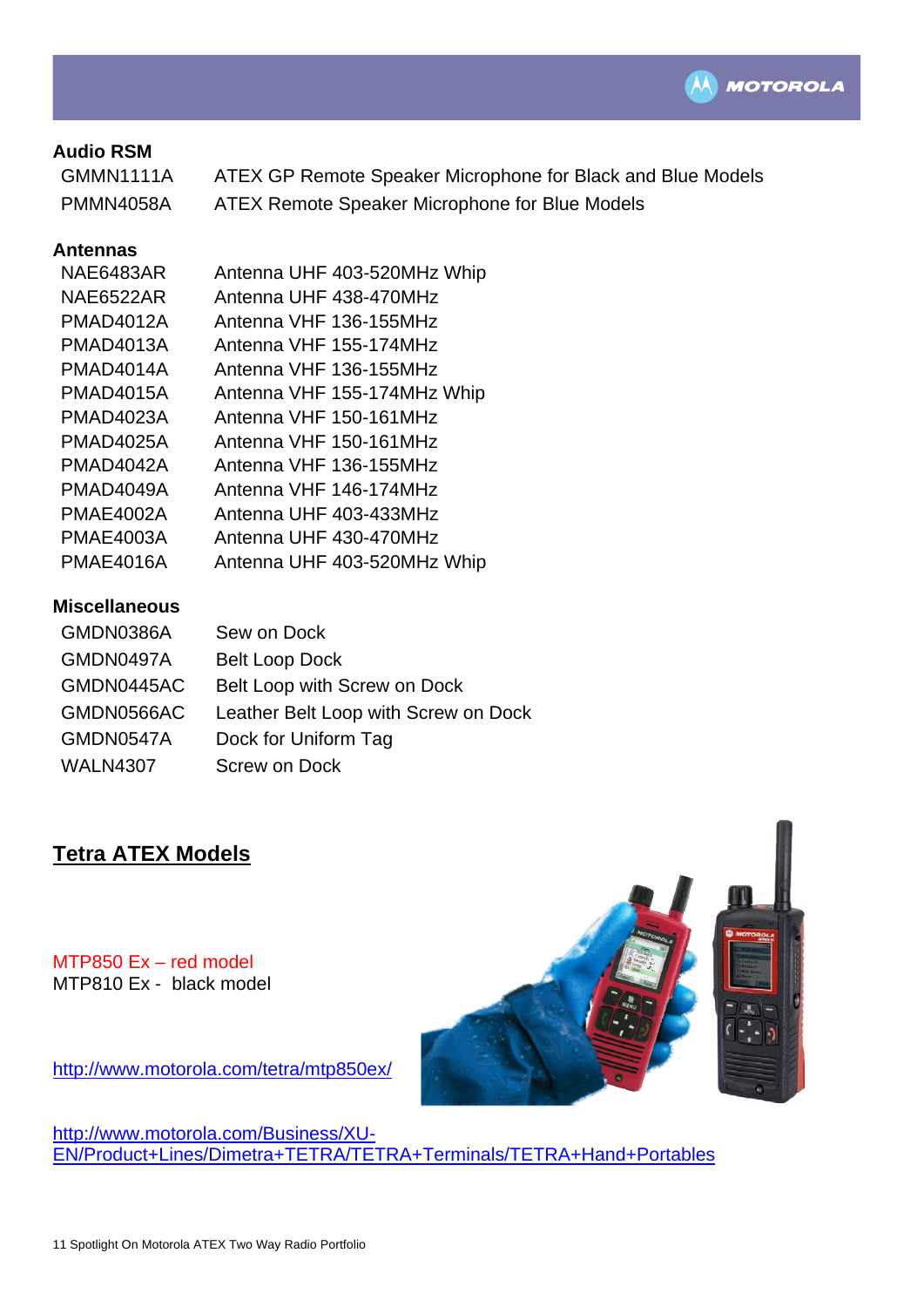

### **Tetra ATEX Accessories**

**Part Number Description** 

#### **Batteries**

NNTN7383A ATEX Li-Ion Battery

#### **Carrying Options**

| <b>PMLN5287A</b> | Hard Leather Case, Black       |
|------------------|--------------------------------|
| <b>PMLN5288A</b> | Soft Leather Case, Black       |
| <b>PMLN5004A</b> | <b>Shoulder Wearing Device</b> |
| <b>PMLN5134A</b> | Belt Clip (2.5 inch)           |
| <b>NTN5243A</b>  | <b>Shoulder Strap</b>          |

#### **Audio Accessories**

| <b>PMMN4058A</b> | Remote Speaker Microphone with Volume Control |
|------------------|-----------------------------------------------|
| <b>PMLN5389A</b> | Over the Head Heavy-duty Headset              |
| <b>PMLN5390A</b> | Behind the Head Heavy-duty Headset            |
| <b>PMLN5391A</b> | Over the Head Lightweight Headset             |
| <b>PMLN5392A</b> | Behind the Head Lightweight Headset           |
| <b>PMMN4063A</b> | Throat Microphone with 80 mm PTT Button       |

#### **Antennas**

| 85007012001 | Short Stubby Antenna, 380-430 MHz  |
|-------------|------------------------------------|
| 8587526V14  | Medium Stubby Antenna, 380-430 MHz |
| 8575279M01  | Whip Antenna, 380-430 MHz          |
| 85012000001 | Whip Antenna, 806-870 MHz          |
| 8575277M02  | Stubby Antenna, 806-870 MHz        |

#### **Covers**

PMLN5419A Dust Cover

#### **Chargers**

| WPLN4199B        | Impres <sup>™</sup> Single Unit Charger - Base Only      |
|------------------|----------------------------------------------------------|
| WPLN4182A        | Impres <sup>™</sup> Single Unit Charger - US Plug        |
| WPLN4183A        | Impres <sup>™</sup> Single Unit Charger - UK Plug        |
| WPLN4184A        | Impres <sup>™</sup> Single Unit Charger - EU Plug        |
| <b>WPLN4185A</b> | Impres <sup>™</sup> Single Unit Charger - Australia Plug |
| WPLN4186A        | Impres <sup>™</sup> Single Unit Charger - Argentina Plug |
| NNTN7471A        | Impres <sup>™</sup> Single Unit Charger - Korea Plug     |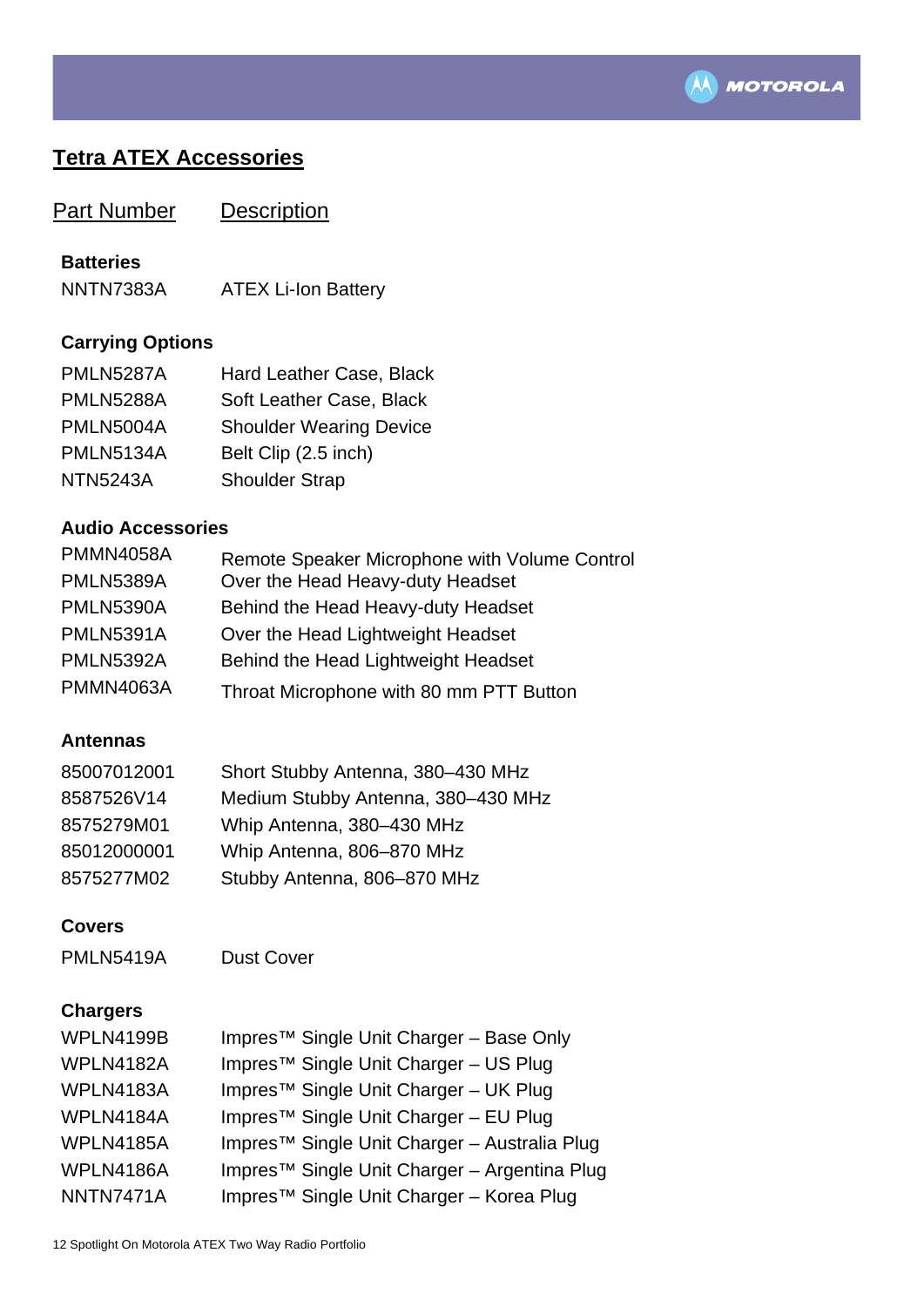

| WPLN4197A        | Impres <sup>™</sup> Multi Unit Charger – Base Only                          |
|------------------|-----------------------------------------------------------------------------|
| WPLN4187A        | Impres <sup>™</sup> Multi Unit Charger - US Cord                            |
| WPLN4189AA       | Impres <sup>™</sup> Multi Unit Charger – EU Cord                            |
| WPLN4188AA       | Impres <sup>™</sup> Multi Unit Charger - UK Cord                            |
| <b>WPLN4190A</b> | Impres <sup>™</sup> Multi Unit Charger - Australia Cord                     |
| <b>WPLN4191A</b> | Impres <sup>™</sup> Multi Unit Charger – Argentina Cord                     |
| <b>WPLN4205A</b> | Impres™ Multi Unit Charger - International (110 V)                          |
| WPLN4146A        | Impres <sup>™</sup> Multi Unit Charger - Korea Cord                         |
| <b>WPLN4198A</b> | Impres <sup>™</sup> Multi Unit Charger with Display – Base Only             |
| <b>WPLN4192A</b> | Impres <sup>™</sup> Multi Unit Charger with Display - US Cord               |
| WPLN4194AA       | Impres™ Multi Unit Charger with Display - EU Cord                           |
| WPLN4193AA       | Impres™ Multi Unit Charger with Display – UK Cord                           |
| <b>WPLN4195A</b> | Impres™ Multi Unit Charger with Display - Australia Cord                    |
| <b>WPLN4196A</b> | Impres <sup>™</sup> Multi Unit Charger with Display – Argentina Cord        |
| WPLN4204A        | Impres <sup>™</sup> Multi Unit Charger with Display - International (110 V) |
| WPLN4145A        | Impres <sup>™</sup> Multi Unit Charger with Display – Korea Cord            |
| <b>PMLN5198A</b> | Impres <sup>™</sup> Single Unit Charger – SMPS US AC Cord                   |
| PMLN5194A        | Impres™ Single Unit Charger - SMPS UK AC Cord                               |
| <b>PMLN5188A</b> | Impres <sup>™</sup> Single Unit Charger - SMPS EU AC Cord                   |
| <b>PMLN5214A</b> | Impres <sup>™</sup> Single Unit Charger – SMPS Argentina AC Cord            |
| <b>PMLN5199A</b> | Impres <sup>™</sup> Single Unit Charger - SMPS Australia/NZ Cord            |
| NNTN7470A        | Impres <sup>™</sup> Single Unit Charger – SMPS China Cord                   |

#### **Cables**

| PMLN5237A        | RS232 Data Cable      |
|------------------|-----------------------|
| <b>PMLN5235A</b> | <b>USB Data Cable</b> |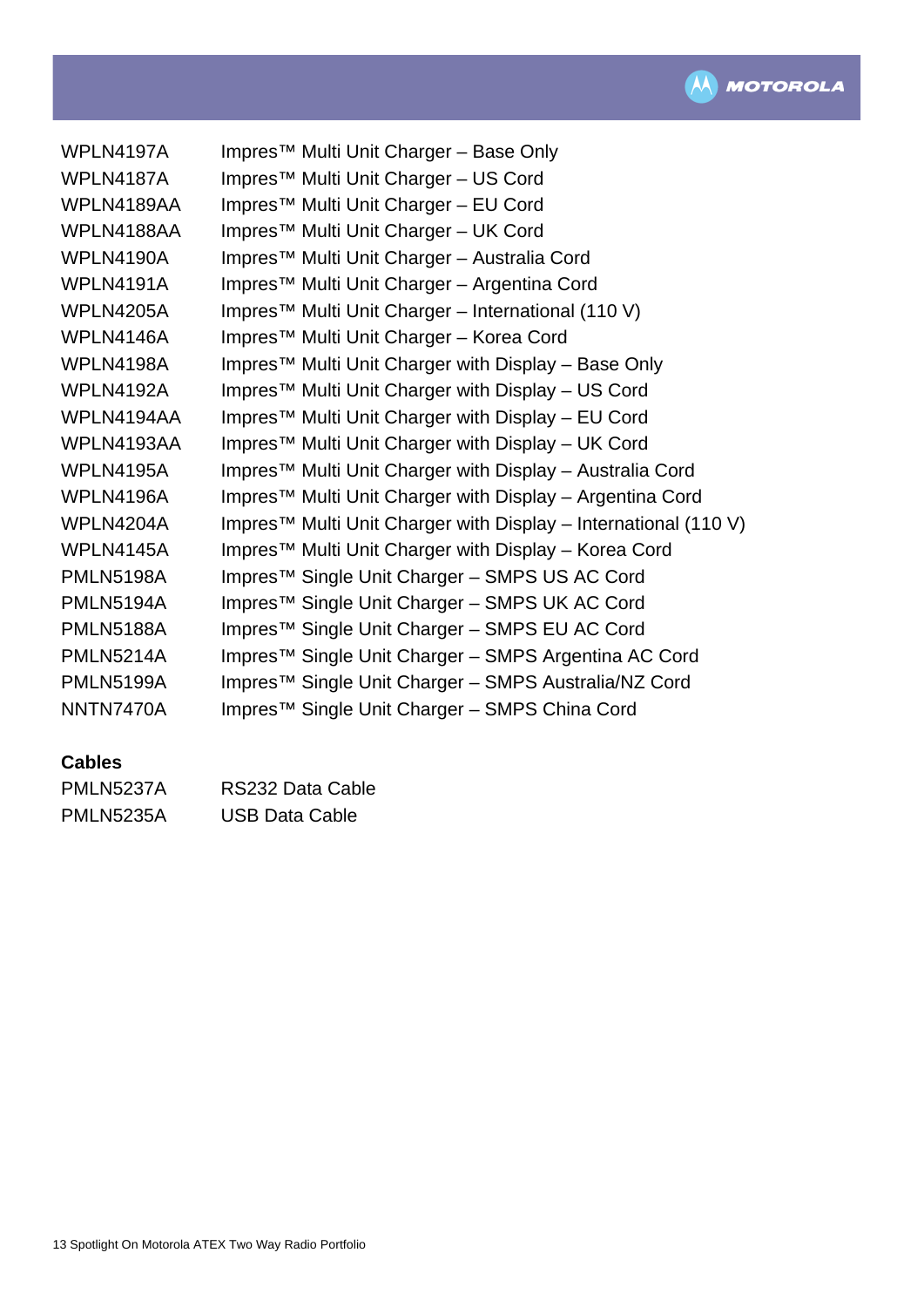

# **Glossary**

#### **Intrinsic Safety Standards Hierarchy**:

EU directive ATEX 94/9/EC ETSI standards

#### **Intrinsic Safety (IS)**

IS is a protection technique for safe operation of [electronic](http://en.wikipedia.org/wiki/Electronics) equipment in explosive atmospheres. The concept was developed for safe operation of process control instrumentation in hazardous areas.

#### **CENELEC**

Founded in 1973 as a merger of CENELCOM and CENEL, CENELEC is the European Committee for Electrotechnical Standardization with a mission to prepare voluntary electrotechnical standards that help develop the Single European Market/European Economic Area for electrical and electronic goods and services removing barriers to trade, creating new markets and cutting compliance costs. Standards valid at the date of this document:

- **EN 60079-11:2007** Electrical Apparatus for explosive gas atmospheres, Part 11 Intrinsic Safety 'i'
- **EN 60079-0:2006** Electrical Apparatus for explosive gas atmospheres, Part 0 General requirement
- **EN 61241-0:2006** Electrical apparatus for use in the presence of combustible dust Part 0: General requirements
- **EN 61241-1:2004** Electrical apparatus for use in the presence of combustible dust Part 1: Protection by enclosures "tD" or
- **EN 61241-11:2006** Electrical apparatus for use in the presence of combustible dust Part 1: Protection intrinsic safety "ib"

More information can be found on [www.cenelec.org](http://www.cenelec.org/) and [www.cenorm.be.](http://www.cenorm.be/)

#### **IEC Standards**

International Electrotechnical Commission (IEC) is a system for certification to standards relating to equipment for use in explosive atmospheres. More about IEC standards and certification can be found on:<http://iecex.iec.ch/iecex/iecexweb.nsf/welcome?openform>

#### **ATEX – "ATmospheres EXplosibles"**

ATEX is a framework for controlling explosive atmospheres and the equipment and protective systems used in them. It is mandatory in all EU member states & EFTA countries since July 1st 2003.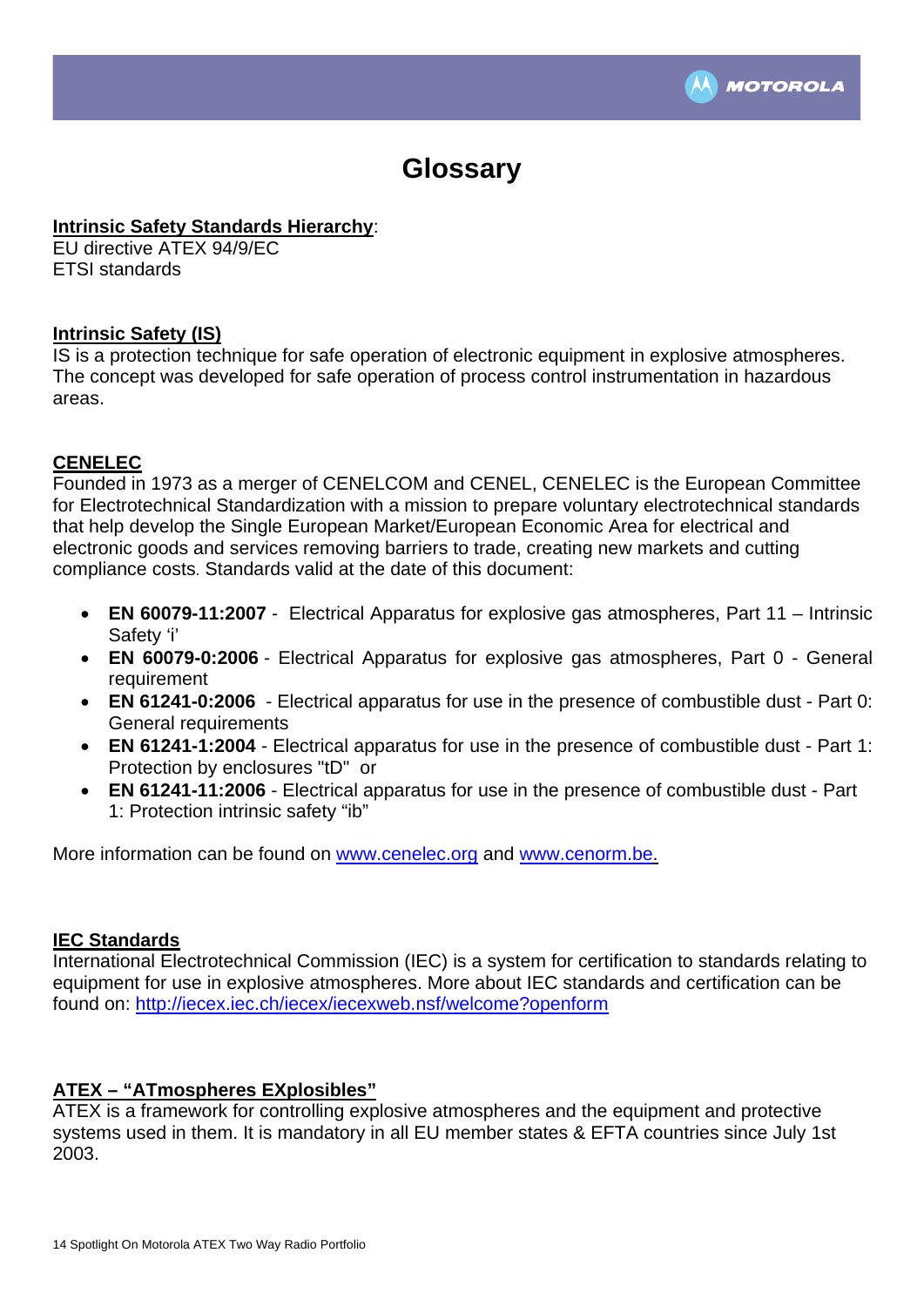

#### **1. Directive 99/92/EC ("ATEX 137") – Workplace Directive – "Use" Directive**

The directive 1999/92/EC, also known as ATEX 137, formulates minimum requirements for the safety and health protection of employees at places of work which could be endangered by potentially explosive atmospheres. The directive is therefore mainly applicable for the users of hazardous plants and equipment.

#### **2. Directive 94/9/EC ("ATEX 95") – Equipment Directive**

The directive 94/9/EC, better known as the ATEX directive (ATEX 100a), regulates the manufacture and bringing into circulation devices and protective systems for use in hazardous areas. The safety aspects are based on the "Fundamental safety and health requirements for the design and construction of devices and protective systems for normal use in hazardous areas. These are the requirements that must be met by equipment and protective systems intended to be used in potentially explosive atmospheres (flammable gases, vapours or dusts)

More information on ATEX Directives and Atex Guidelines can be found on DEKRA EXAM GmbH.

#### **Motorola Accelerated Life Test (ALT)**

Motorola Accelerated Life Test is unique Motorola test regime to simulate over 5 years hard usage in the field. It is considerably beyond MIL SPEC test parameters and includes extreme thermal, mechanical, electrical and environmental tests to ensure extremely high quality levels. ALT is conducted during product development to detect potential problems and improve radio design.

#### **MIL Spec 810F**

Military standard tests designed to ensure operations in the hardest conditions. The MIL-STD-810 test series are approved for use by all departments and agencies of the [United States Department](http://en.wikipedia.org/wiki/United_States_Department_of_Defense)  [of Defense](http://en.wikipedia.org/wiki/United_States_Department_of_Defense) (DoD). Although prepared specifically for DoD applications, the standard may be tailored for commercial applications as well. More information can be found on: <http://www.dtc.army.mil/navigator/>

#### **ETS**

ETS-environmental conditions and environmental tests for telecommunications equipment. They are performed by The European Telecommunications Standards Institute (ETSI) which produces globally-applicable standards for Information and Communications Technologies (ICT). For more information refer to:<http://www.etsi.org/WebSite/Standards/Standard.aspx>